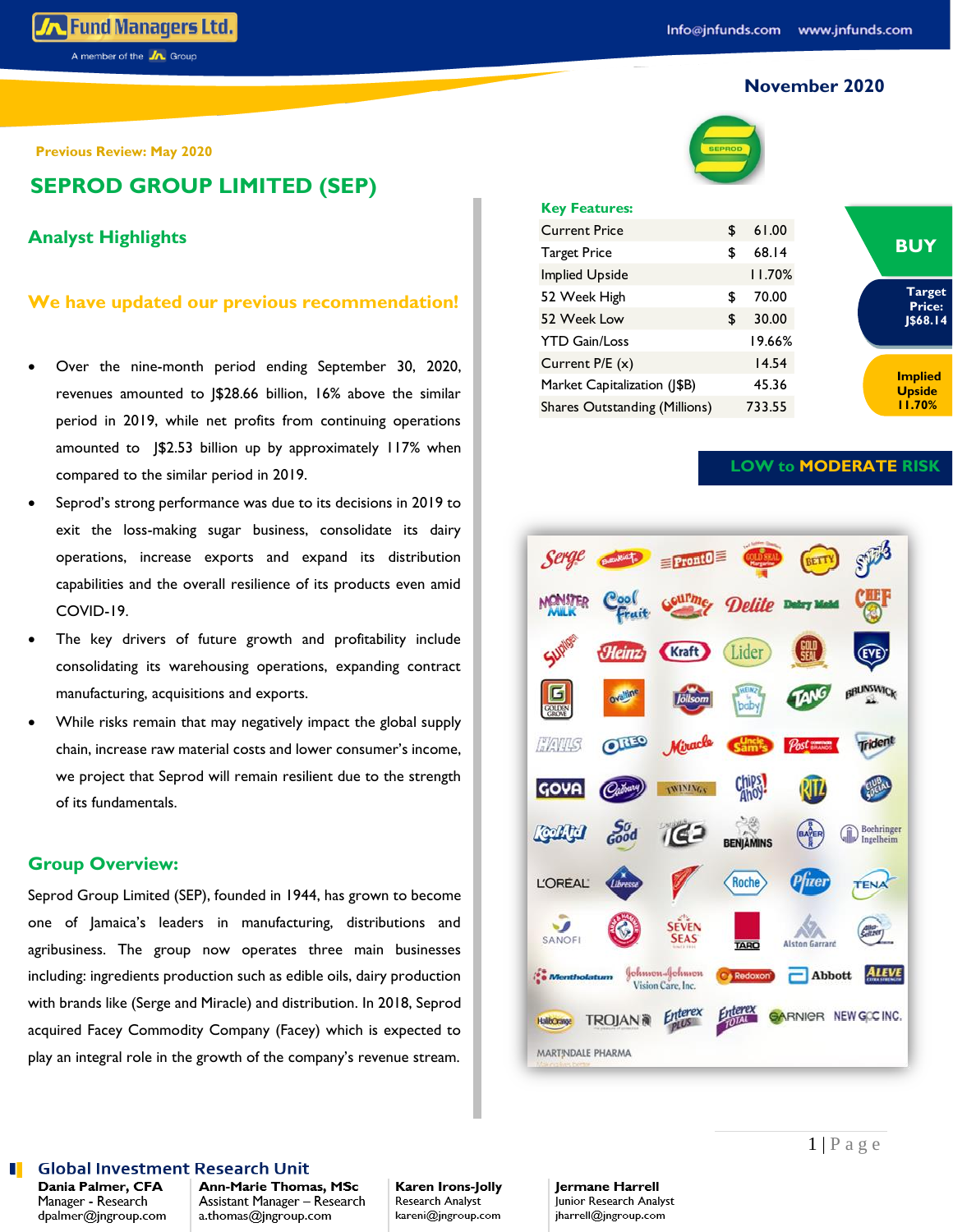## **Seprod's Products and Market Position**

- Seprod is one of two manufacturers of flour in Jamaica. The company also owns 50% of Jamaica Grains and Cereals Limited where they produce cornmeal and flour from its recently completed multi-grain mill under the Gold Seal brand.
- Seprod is the main manufacturer of cooking oil, margarine and shortening in Jamaica. Through its subsidiary, Caribbean Products Limited, it produces these products under its brands such as Chiffon, Lider and Gold Seal and for several third parties.
- F Seprod is the largest producer of milk in Jamaica. Through its subsidiaries, Serge Island Farms Ltd. and Serge Island Diaries Ltd. they operate Jamaica's largest diary and produces a range of milk products and juices at its facilities under the Serge, Miracle, Monster Milk and Swizzle brands. Seprod produces sweetened condensed milk in Jamaica mostly under the Betty brand and is also the manufacturer of Supligen for the local and export markets.
- $\ddot{\phantom{1}}$  Seprod also owns Industrial Biscuits Limited, which produces a range of sweet and savoury cookies, crackers and other baked goods under its own Butterkist brand as well as for third-party brands such as Ovaltine and Ms. Birdie.
- **Through its acquisition of Facey, Seprod now controls the distribution of majority of its own brands. Additionally, they** now distribute leading global consumer brands such as: Brunswick, Boehringer Ingelheim, Goya, KraftHeinz, Mondelez, Nabisco, Pfizer and Roche.

The products Seprod manufactures and distributes largely fall into the category of Consumer Staples. Typically, the companies in the Consumer Staples sector are less sensitive to economic cycles. These include manufacturers and distributors of food, beverages and tobacco and producers of non-durable household goods and personal products. It also includes food & drug retailing companies.

However, within the Consumer Staples sector, some goods may be classified as necessity goods (those goods whose demand change less than the change in consumer income) while others may be classified as normal goods. Normal goods are those that typically show a direct relationship with the consumer's income. Necessity goods make up the vast majority of Seprod's products and include oil, flour and cornmeal products the group produces. Sales from these products usually form a consistent part of the groups's revenue base and ensures that the group's revenues remain resilient.

### **Global Investment Research Unit**

Dania Palmer, CFA Manager - Research dpalmer@jngroup.com

Ann-Marie Thomas, MSc Assistant Manager - Research a.thomas@jngroup.com

### Karen Irons-Jolly Research Analyst kareni@jngroup.com

Jermane Harrell Junior Research Analyst jharrell@jngroup.com

**A** Fund Managers Ltd. A member of the **A** Group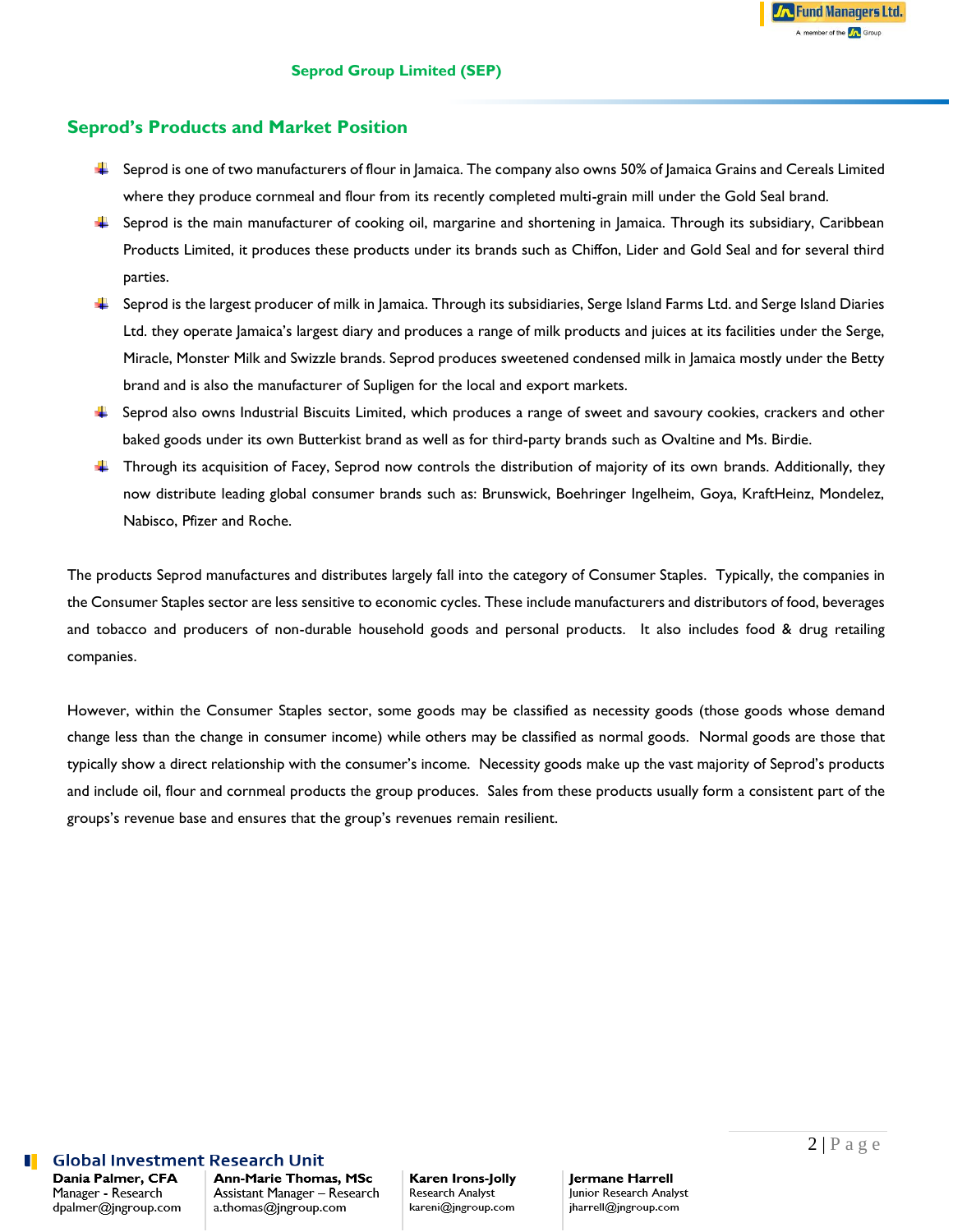# **Seprod's Performance Amid COVID-19**

The COVID-19 pandemic has had a negative impact on Seprod's operations, despite this, the Seprod Group has been able to remain very resilient thus far. Over the last few years, the group made significant investments to diversify the Group's operations and



improve its risk management capabilities. One such investment, is its joint venture agreement with Seaboard Corporation, which created a state-of the art milling operation, producing flour and other products. Additionally, investments were made to add a new Tetra Pak line at Serge Island Dairy and a new oven at International Biscuits Ltd. In 2019, Seprod seized the opportunity to merge its two dairy processing operations to form Serge Dairies and is a move it expects will result in significant operational efficiencies, volumes and profitability. Together these and other initiatives have facilitated Seprod's building of a strong export business to augment its local distribution capabilities, which has been boosted by the acquisition of the Facey Consumer business in 2018. In 2019, Seprod continued its focus on export led growth strategy, which resulted in an increase of 20% year over year.

In our last review of Seprod (May 2020) we estimated that FY 2020 could see a decline of up to **14%** when compared with FY 2019. Our estimate factored in a decline of **J\$1.39** billion from the decision to exit the Sugar manufacturing business<sup>1</sup>. Additionally, our projections also overestimated the short-term negative impact of the downturn in the tourism and wider hospitality sector, due to COVID-19 on Seprod's business. Consequently, we estimated a decline in revenues of **J\$1.64** billion from this sector. Similarly, as a result of the pandemic and the islandwide curfews and various other restrictions to curtail the spread of the virus, supermarket chains, retailers, wholesalers and other channels were projected to see a decline of **J\$1.57 billion.**

As of the end of September 2020, Seprod is on track, to not only beat our earlier estimate but even surpass the revenues posted in 2019 despite the COVID-19 pandemic. For the nine-month period ended September 30, 2020, Seprod posted revenues of **J\$28.66 billion** or almost **16.0%** above the revenues posted over the similar nine-month period in 2019 and already above our full year projection of **J\$28.06** billion. For the final three months in FY 2020, we are estimating that Seprod's revenues continue to grow and that its full year revenues could reach **J\$36.95** billion**,** which includes growth in revenues from exports to **J\$1.62** billion**.** In FY 2019, Seprod continued its focus on exports which rose by **20.0%.** In FY 2020 we have estimated a growth in export for Seprod of approximately **15%** or approximately **J\$300** million**.**

A company's Gross Margin ratio is an efficiency measure and is important for companies including those involved in manufacturing. Between the periods 2015 to 2019 Seprod's gross margin moved significantly from approximately **20%** to reach **27**%. The expansion in its gross margin reflects that the strategies enacted over the period have had a positive impact on the business and is an indication of the improvement in the fundamentals of the group. For the nine-month period, just concluded, Seprod's gross margin was reported at **37%** and marginally better than gross margin posted for the similar nine-month period last year.

Dania Palmer, CFA Manager - Research dpalmer@jngroup.com Ann-Marie Thomas, MSc Assistant Manager - Research a.thomas@jngroup.com

Karen Irons-Jolly Research Analyst kareni@jngroup.com

<sup>&</sup>lt;sup>1</sup> Seprod closed its sugar factory during FY 2019.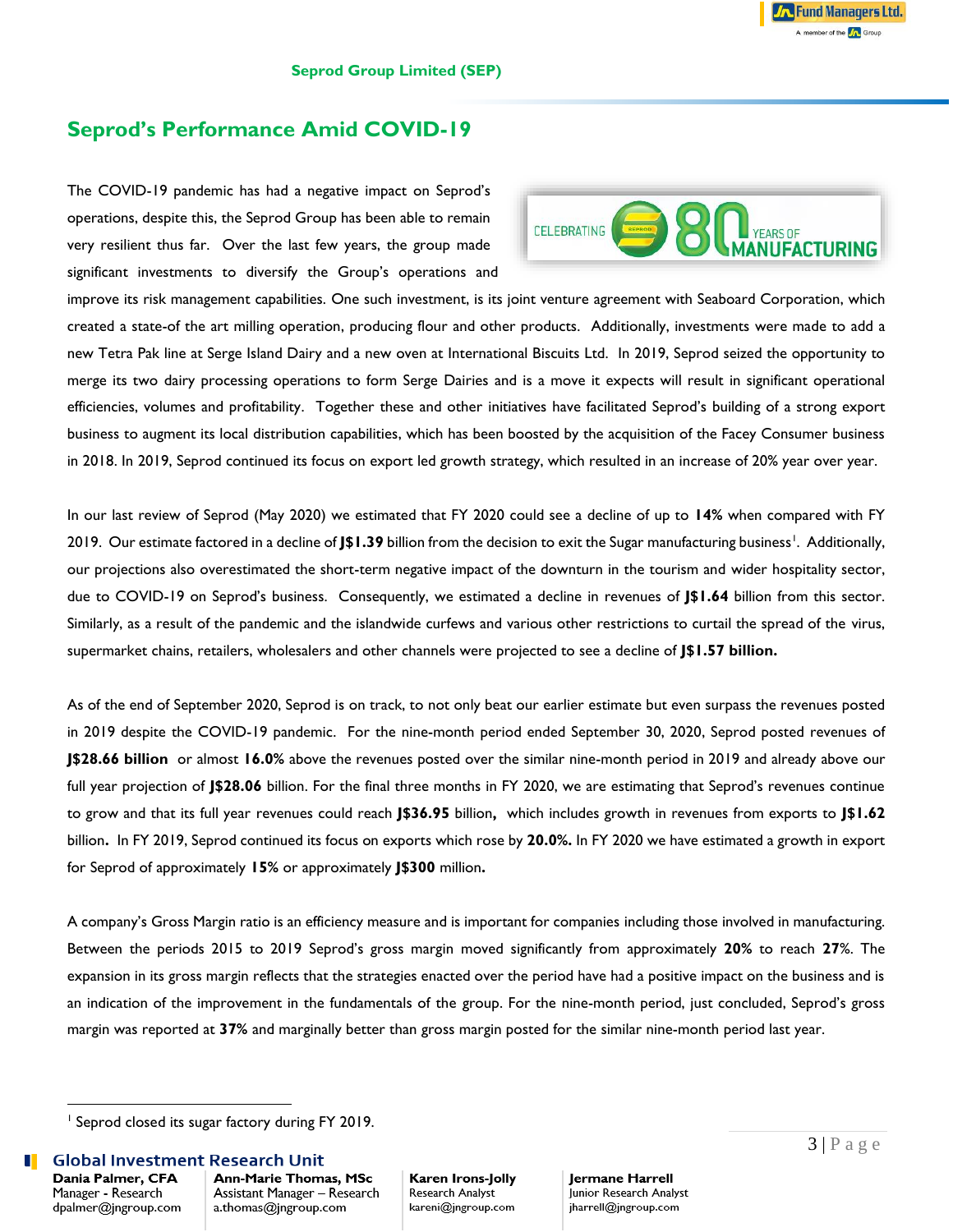### **Seprod Group Limited (SEP)**

Since 2015, Seprod's operating expense ratio has exhibited an increasing trend moving from approximately **18%** in 2015 to **22%** in 2019. The rapid growth in the Seprod's operating expenses was largely due to the consolidation of the Facey Consumer business in 2018. That year, the group's operating expenses grew by over **62%**, moving from **J\$3.25** billion to **J\$5.27** billion. Seprod's operating expenses for the nine-month period ended September 30, 2020 was **J\$7.78** billion versus **J\$6.99** billion over the similar period in 2019**.**

The nine-month net profit for the period ended September 30, 2020 was **J\$2.48** billion, an increase of **557%** above the similar period in 2019. The increase in the nine-month period's profits this year was partly due to a one-off gain **of J\$762** million from the sale of its property, as well as the efforts made to strengthen the fundamentals of the business over the years. When its ninemonth profits are adjusted for the one-off gain from the sale of the property, Seprod's amounts to **J\$1.72** billion**,** which is still significantly above the profits posted over the similar period in 2019.

In our previous review we projected that Seprod's profit would be approximately **J\$1.76** billion for in 2020 due to the reasons highlighted above. However, given the strength of Seprod's results so far, the group is projected to surpass our 2020 projection, if the trend



continues, the decision to combine the dairy plants is expected to continue to drive efficiencies for the Group and improve the flexibility to respond to its consumer's demand by giving Seprod more control of the supply chain from its factor to consumers.

# **Looking Ahead**

Over the medium-term, the group is focused on more opportunities to deliver efficiencies throughout the business. To that end, Seprod will be investing more to improve its distribution, warehousing and logistics efforts to improve the efficiency at which they deliver their products across the various channels. Particularly, its project to consolidate its warehousing operations is expected to improve the group's cost competitiveness and have a high customer focus. The project which began in 2019 is expected to continue into 2021 and will be supported by an expanded distribution fleet.

We expect that the consolidation of its warehousing, if successful, may continue to lead to reductions in operating costs, as duplicated expenses are expected to be at least reduced if not eliminated. For example, we anticipate reductions in security costs, insurance expense, warehouse rental and inter warehouse shipping expenses among others. Importantly, the increased warehouse space also means that the unit cost of production is likely to be reduced due to longer production runs. There is also the higher possibility for new products to be carried while stock outs would become less likely, given the availability of storage space. Consequently, we project that the group's gross margin continues to improve over the next five years, climbing from **27.0%** in 2019 to average **33.0**% while its operating expense ratio is projected to decline south of **20.0%.**

## **Global Investment Research Unit**

Dania Palmer, CFA Manager - Research dpalmer@jngroup.com Ann-Marie Thomas, MSc Assistant Manager - Research a.thomas@jngroup.com

### Karen Irons-Jolly Research Analyst kareni@jngroup.com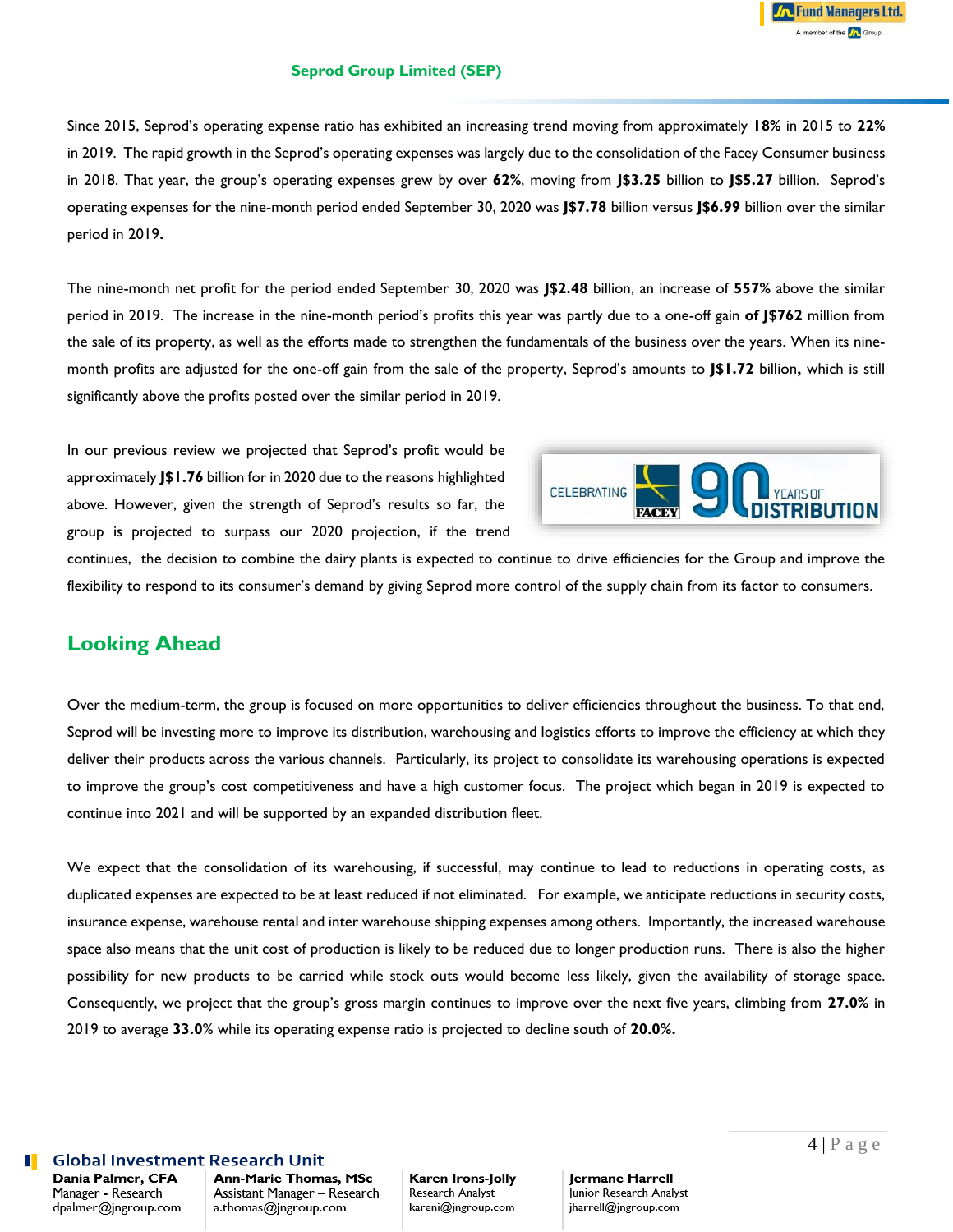### **Seprod Group Limited (SEP)**

While uncertainty remains at high levels, with many downside possibilities, the likely knock-on effect of the growing revenues and increase operational efficiency, is that Seprod continues to grow profitability. The groups' strong balance sheet and history of revenue growth through all economic cycles make it well-positioned to not only be more resilient but deliver strong results over the medium to long-term.

| <b>Positives</b>                                                                 | <b>Negatives/Risks</b>                                                      |
|----------------------------------------------------------------------------------|-----------------------------------------------------------------------------|
| Diversified Operations: The group operates in three main segments                | Mature local Market: Seprod operates in a mature local market. As a         |
| (distribution, ingredients and agribusiness) which allows Seprod to have a       | result, the rate of growth in the segments it operates in are low. In       |
| more reliable revenue stream. The diversity in its operations reduces the        | response to this, the group has increasingly looked towards export for      |
| pressure on Seprod to succeed through one segment.                               | growth.                                                                     |
|                                                                                  |                                                                             |
| Strong/Defensive Products: Majority of the products Seprod's                     | Weak Macroeconomic Environment: The Jamaican economy will                   |
| produces/distributes are consumer staples. These include oils, cornmeal, flour,  | contract in 2020 as the COVID-19 social distancing measures have placed     |
| milk and pharmaceutical items. Typically, these goods are bought by              | severe restrictions on much of the productive capacity of the country. As   |
| consumers regardless of the changes in their income and therefore make these     | a result of the shuttering of many businesses, many jobs have been lost.    |
| products less sensitive to economic shocks.                                      | The expected spike in unemployment and the expected reduced flows           |
|                                                                                  | from remittances will result in depressed consumption in the short to       |
|                                                                                  | medium term                                                                 |
| Strong Distribution Network: Seprod, in recent years, has developed a            | Supply Chain Disruptions: With economies across the globe still             |
| good distribution network with its two companies Industrial Sales and Facey      | operating with restrictions in place, the normal flow of goods and services |
| Commodity. The acquisition of Facey Commodity Company has boosted the            | have been disrupted and could see further disruptions as social distancing  |
| efficiency of Seprod as a distributor and enabled the group to deliver its       | measures are adjusted as COVID-19 evolves. Several of Seprod's              |
| products to its customers efficiently.                                           | products are raw materials used in its manufacturing process and have a     |
|                                                                                  | high import content which makes them even more susceptible to supply        |
|                                                                                  | chain disruptions. Supply chain disruptions may lead to increases in cost   |
|                                                                                  | and could threaten Seprod's profitability.                                  |
| Strong Brand: Seprod currently owns and distribute some of Jamaica's             |                                                                             |
| strongest consumer brands, which builds customer recognition. Having a           |                                                                             |
| strong brand makes it easier for the group to introduce new products to grow     |                                                                             |
| revenues, among other advantages.                                                |                                                                             |
| Geographically Diversified Revenues: While Seprod's revenues are                 |                                                                             |
| primarily generated in Jamaica. It currently generates revenues in countries all |                                                                             |
| over the Caribbean, UK, Canada and Africa. Revenues from exports are also        |                                                                             |
| one of the group's key strategies for future growth. Seprod hopes to expand      |                                                                             |
| its exports by 25% yearly.                                                       |                                                                             |

#### **Global Investment Research Unit** u

Dania Palmer, CFA Manager - Research dpalmer@jngroup.com Ann-Marie Thomas, MSc Assistant Manager - Research a.thomas@jngroup.com

#### Karen Irons-Jolly Research Analyst

kareni@jngroup.com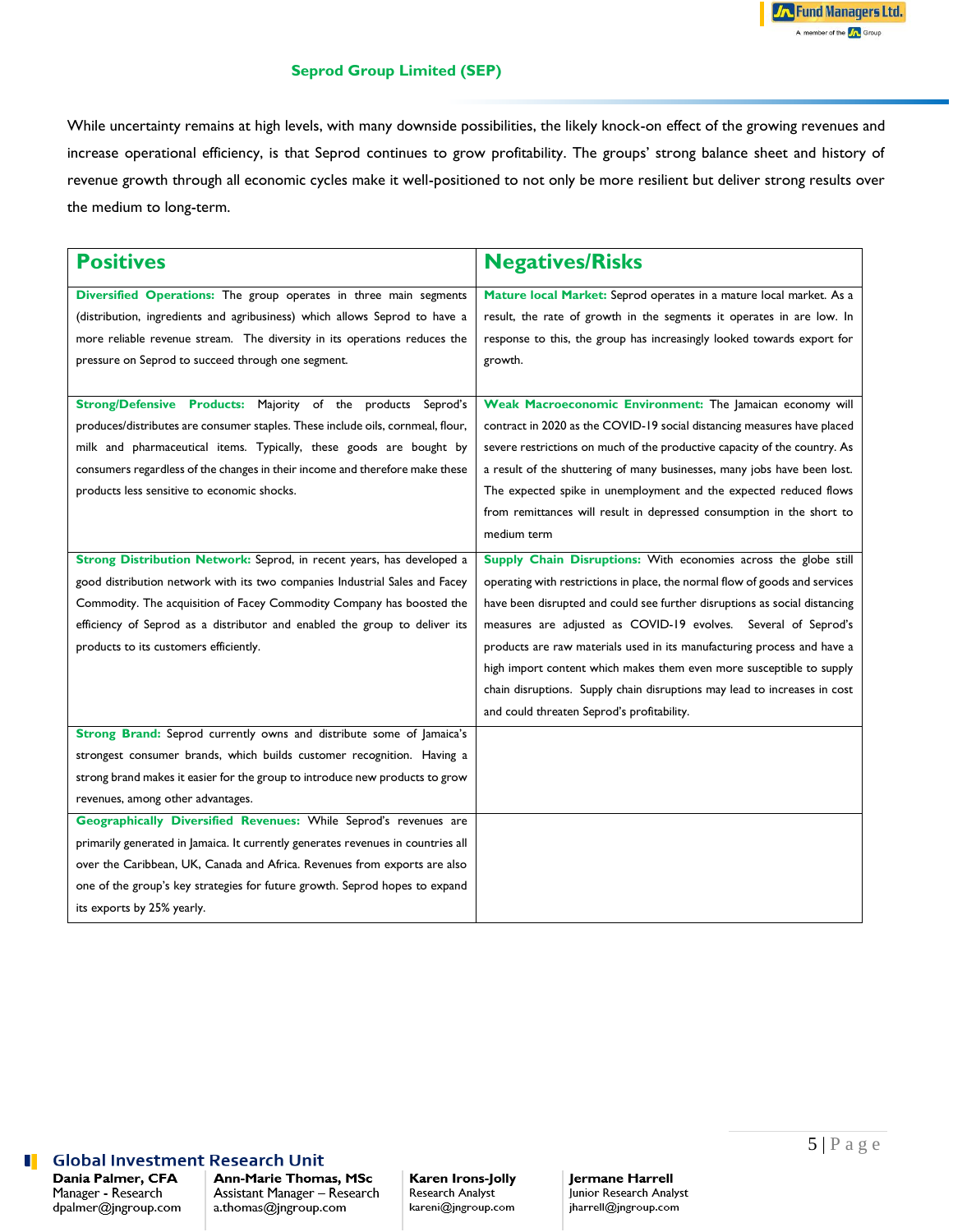The estimated fair value of Seprod's stock was computed utilizing a Free Cash Flow to Equity (FCFE) method.

Free cash flow to equity is the cash flow available to shareholders after all operating expenses, interest, and principal payments have been paid and necessary investments in working capital and fixed capital have been made. FCFE is the amount that the company could afford to pay-out as dividends to its shareholders.

The group is projected to earn Free Cash Flow of **J\$3.11 billion** in financial year 2020 before growing to **J\$5.67 billion** in 2025. With a required return on equity of **14.12**% and a sustainable growth rate of **4.18%**, Seprod's target price estimate is **J\$68.14**.

## **Analyst Opinion**

Seprod is one of Jamaica's premier food manufacturing companies with over 75 years' experience operating locally. Over the period, the group has grown to include several diverse food subsidiaries with easily recognizable household brands. The group currently enjoys a very strong presence in the local market, where it leads in several segments, and continues to enjoy reasonable success within the Caribbean and strong growth prospects in the United Kingdom, Africa, United States and Canada.

With the onset of COVID-19, restaurants, supermarkets, bakeries and corner shops in communities have been forced to operate within restricted parameters or have completely shuttered. Although the COVID-19 pandemic has had a negative impact on Seprod's operations, the Group's diversified portfolio has proven to be resilient thus far. Looking ahead, there are still risks that could negatively impact global supply chains and ultimately affect raw material prices, consumer income and economic growth. Notwithstanding, given our estimate that the worst part of the covid-19 restrictions may be behind us, we are expecting that the companies good performance could likely continue into at least the short term.

Over the last five years, the group has invested significantly in strengthening its operations and its resiliency. The investments include consolidating aspects of its business where costs were being duplicated, which is a move to position itself for continued resilience and competitiveness in face of the uncertainty which lies ahead. Over the medium-term, the group has further investments plans to improve its distribution, warehousing and logistics efforts that are expected to augment the Groups' profitability over time.

Our valuation puts Seprod's stock at **J\$68.14** while the stock price is currently **J\$61.00**, implying a **11.70%** upside. Additionally, with a dividend yield of approximately **2.78%**, a total return of **~14.48%** is implied. We therefore recommend that clients **BUY** Seprod's stock and assign a **LOW** to **MODERATE** risk rating to the security**.** 

## **Global Investment Research Unit**

Dania Palmer, CFA Manager - Research dpalmer@jngroup.com Ann-Marie Thomas, MSc Assistant Manager - Research a.thomas@jngroup.com

### Karen Irons-Jolly Research Analyst kareni@jngroup.com

Jermane Harrell Junior Research Analyst jharrell@jngroup.com

**Fund Managers Ltd.** A member of the **A** Group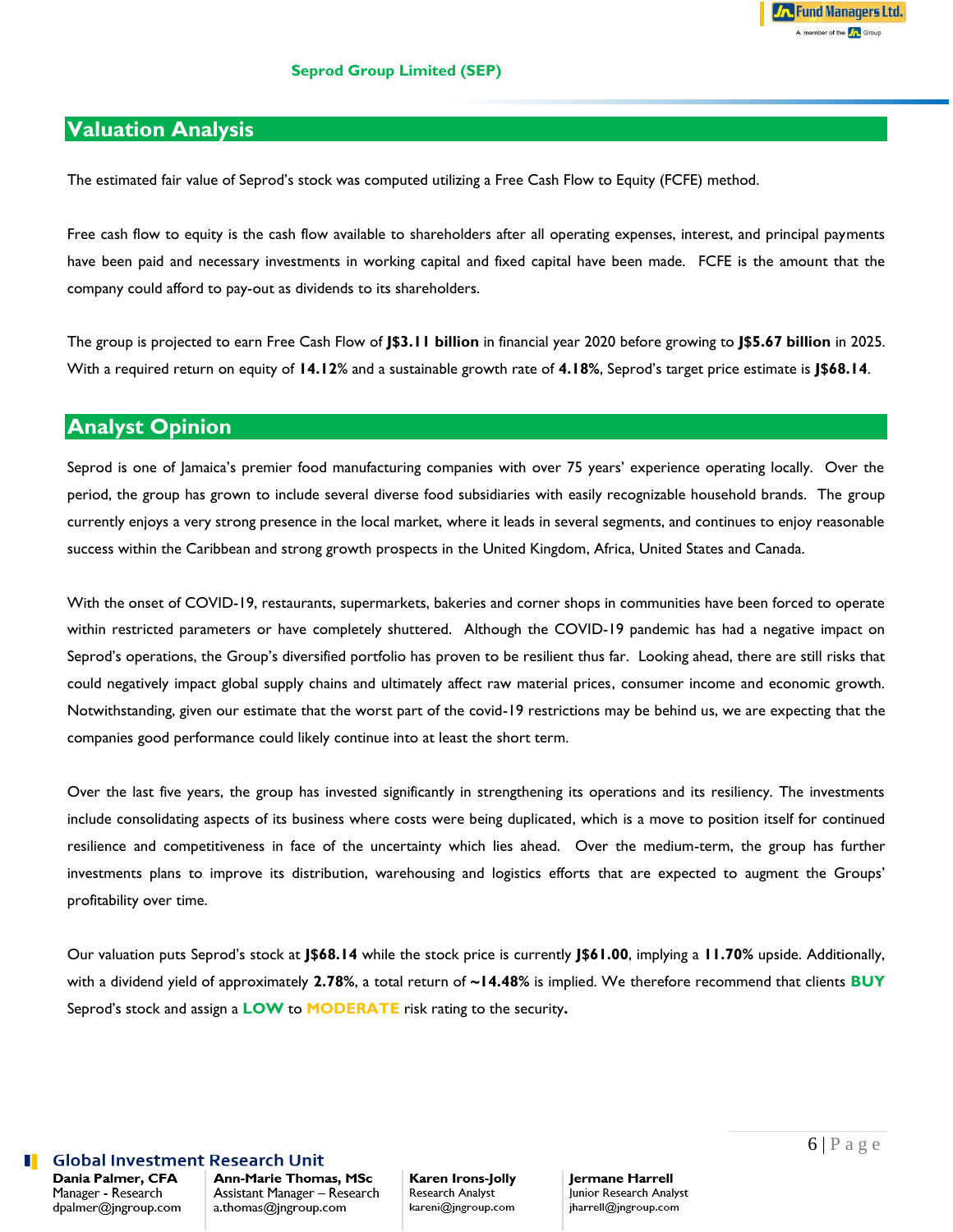## **APPENDIX**

| <b>Seprod's Income Statement</b>      |                |                |              |              |                |               |  |
|---------------------------------------|----------------|----------------|--------------|--------------|----------------|---------------|--|
|                                       | <b>ACTUALS</b> |                |              |              |                |               |  |
|                                       | 2014           | 2015           | 2016         | 2017         | 2018           | 2019          |  |
|                                       | \$'000         | \$'000         | \$'000       | \$'000       | \$'000         | \$'000        |  |
|                                       |                |                |              |              |                |               |  |
| Revenue                               | 14,007,117     | 13,777,863     | 15,781,917   | 16,511,206   | 22,499,784     | 32,694,821    |  |
| Direct expenses                       | (11,216,211)   | (11, 114, 536) | (12,291,448) | (12,687,358) | (15, 585, 707) | (23,894,709)  |  |
| <b>Gross Profit</b>                   | 2,790,906      | 2,663,327      | 3,490,469    | 3,823,848    | 6,914,077      | 8,800,112     |  |
| Finance and other operating income    | 682,791        | 760,629        | 1,051,619    | 753,103      | 841,184        | 1,313,817     |  |
| Selling expenses                      | (399,517)      | (510, 648)     | (589, 830)   | (624,930)    | (708, 646)     |               |  |
| Administration expenses               | (1,416,111)    | (1,798,595)    | (2,171,049)  | (2,352,441)  | (4,506,503)    | (7, 336, 293) |  |
| Other operating expenses              | (197, 591)     | (213,890)      | (192, 493)   | (268,611)    | (57, 832)      | 24,999        |  |
| <b>Operating Profit</b>               | 1,460,478      | 900,823        | 1,588,716    | 1,330,969    | 2,482,280      | 2,802,635     |  |
| <b>EBITDA</b>                         | 1,887,511      | 1,352,233      | 2,077,261    | 1,809,191    | 3,174,705      | 3,703,461     |  |
| Finance costs                         | (289, 833)     | (290, 054)     | (374, 631)   | (337,773)    | (737,983)      | (1,472,947)   |  |
| Share of results of joint venture     |                | (6,711)        | (28, 161)    | (54, 236)    | 57,930         | 57,705        |  |
| <b>Profit before Taxation</b>         | 1,170,645      | 604,058        | 1,185,924    | 938,960      | 1,802,227      | 1,387,393     |  |
| Taxation                              | (270, 244)     | (281,317)      | (310,715)    | (291, 117)   | (378, 757)     | 318,255       |  |
| Net loss from discontinued operations |                |                |              |              |                | (732, 314)    |  |
| <b>Net Profit</b>                     | 900,401        | 322,741        | 875,209      | 647,843      | 1,423,470      | 973,334       |  |

| <b>Seprod's Balance Sheet</b>          |            |            |             |            |            |            |  |
|----------------------------------------|------------|------------|-------------|------------|------------|------------|--|
|                                        | 2014       | 2015       | 2016        | 2017       | 2018       | 2019       |  |
|                                        | \$'000     | \$'000     | \$'000      | \$'000     | \$'000     | \$'000     |  |
| <b>Non-current Assets</b>              |            |            |             |            |            |            |  |
| Property plant and equipment           | 3,820,236  | 3,907,037  | 4, 116, 287 | 4,101,869  | 7,427,259  | 7,197,435  |  |
| Right of use assets                    |            |            |             |            |            | 1,040,734  |  |
| Intangible assets                      | 7,975      | 4,234      | 1,694       |            | 9,657,764  | 9,414,737  |  |
| Investments                            | 2,752,296  | 1,628,304  | 1,495,919   | 1,369,574  | 1,414,445  | 1,500,210  |  |
| Investment in joint venture            |            | 427,403    | 399,242     | 345,006    | 402,936    | 454,070    |  |
| Long term receivables                  | 1,096,044  | 2,584,476  | 3,543,922   | 2,243,724  | 703,774    | 713,815    |  |
| Post-employment benefit asset          |            |            | 40,300      | 38,500     | 36,000     | 35,100     |  |
| <b>Biological assets</b>               | 317,976    | 250,759    | 236,343     | 292,628    | 342,564    | 409,370    |  |
| Deferred tax assets                    | 74,989     | 73,701     | 20,063      | 19,237     | 702,772    | 1,299,895  |  |
|                                        | 8,069,516  | 8,875,914  | 9,853,770   | 8,410,538  | 20,687,514 | 22,065,366 |  |
| <b>Current Assets</b>                  |            |            |             |            |            |            |  |
| <b>Inventories</b>                     | 1,934,453  | 1,746,461  | 1,930,268   | 2,495,063  | 6,548,105  | 6,914,312  |  |
| <b>Biological assets</b>               | 659,227    | 510,516    | 513,198     | 508,745    | 439,303    | 286,549    |  |
| <b>Receivables</b>                     | 1,957,832  | 1,740,697  | 3,991,910   | 6,175,651  | 5,043,326  | 5,239,220  |  |
| Available-for-sale investments         | 9,627      |            |             |            |            |            |  |
| Financial assets at fair value through | 594,595    | 807,069    |             |            |            |            |  |
| Current portion of long term receiva   | 65,370     | 121,836    | 76,439      | 1,487,134  | 372,096    | 17,500     |  |
| Non-current assets held for sale       | ٠          |            |             |            |            | 289,241    |  |
| <b>Taxation recoverable</b>            | 27,042     | 38,178     | 29,754      | 93,631     | 152,685    | 210,060    |  |
| Short term deposits                    | 134,457    | 142,824    | 153,906     |            |            |            |  |
| Cash and bank balances                 | 583,787    | 1,312,707  | 667,505     | 837,294    | 2,055,335  | 1,476,292  |  |
| <b>Total Current Assets</b>            | 5,966,390  | 6,420,288  | 7,362,980   | 11,597,518 | 14,610,850 | 14,433,174 |  |
| <b>Total Assets</b>                    | 14,035,906 | 15,296,202 | 17,216,750  | 20,008,056 | 35,298,364 | 36,498,540 |  |

## **Solution** Global Investment Research Unit

Dania Palmer, CFA Manager - Research<br>dpalmer@jngroup.com Ann-Marie Thomas, MSc Assistant Manager - Research a.thomas@jngroup.com

### Karen Irons-Jolly Research Analyst

kareni@jngroup.com